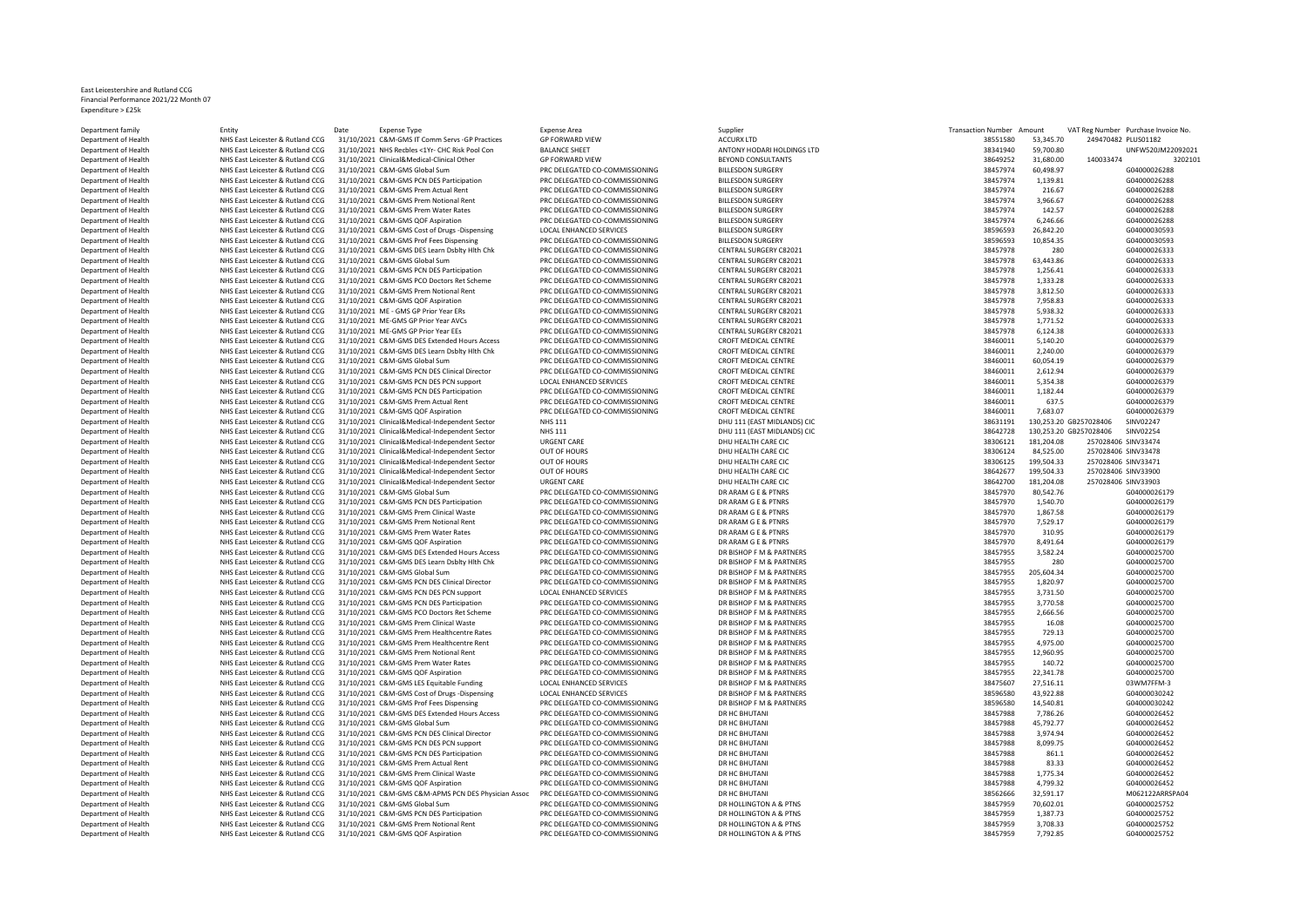| Department of Health                         | NHS East Leicester & Rutland CCG                                     | 31/10/2021 C&M- IIF ACHIEVEMENT                                               | PRC DELEGATED CO-COMMISSIONING                                   | DR HUSAIN S Z & PTN                                      | 38473482             | 24,553.56             | G04000026046                 |
|----------------------------------------------|----------------------------------------------------------------------|-------------------------------------------------------------------------------|------------------------------------------------------------------|----------------------------------------------------------|----------------------|-----------------------|------------------------------|
| Department of Health                         | NHS East Leicester & Rutland CCG                                     | 31/10/2021 C&M-GMS DES Extended Hours Access                                  | PRC DELEGATED CO-COMMISSIONING                                   | DR HUSAIN S Z & PTN                                      | 38473482             | 5,981.28              | G04000026046                 |
| Department of Health                         | NHS East Leicester & Rutland CCG                                     | 31/10/2021 C&M-GMS Global Sum                                                 | PRC DELEGATED CO-COMMISSIONING                                   | DR HUSAIN S Z & PTN                                      | 38473482             | 34,765.42             | G04000026046                 |
| Department of Health                         | NHS East Leicester & Rutland CCG                                     | 31/10/2021 C&M-GMS PCN DES Clinical Director                                  | PRC DELEGATED CO-COMMISSIONING                                   | DR HUSAIN S Z & PTN                                      | 38473482             | 3,040.48              | G04000026046                 |
| Department of Health                         | NHS East Leicester & Rutland CCG                                     | 31/10/2021 C&M-GMS PCN DES PCN support                                        | LOCAL ENHANCED SERVICES                                          | DR HUSAIN S Z & PTN                                      | 38473482             | 6,230.50              | G04000026046                 |
| Department of Health                         | NHS East Leicester & Rutland CCG                                     | 31/10/2021 C&M-GMS PCN DES Participation                                      | PRC DELEGATED CO-COMMISSIONING                                   | DR HUSAIN S Z & PTN                                      | 38473482             | 636.39                | G04000026046                 |
| Department of Health                         | NHS East Leicester & Rutland CCG                                     | 31/10/2021 C&M-GMS Prem Notional Rent                                         | PRC DELEGATED CO-COMMISSIONING                                   | DR HUSAIN S Z & PTN                                      | 38473482             | 2,408.33              | G04000026046                 |
| Department of Health                         | NHS East Leicester & Rutland CCG                                     | 31/10/2021 C&M-GMS Prem Water Rates                                           | PRC DELEGATED CO-COMMISSIONING                                   | DR HUSAIN S Z & PTN                                      | 38473482             | 55.84                 | G04000026046                 |
| Department of Health                         | NHS East Leicester & Rutland CCG                                     | 31/10/2021 C&M-GMS QOF Aspiration                                             | PRC DELEGATED CO-COMMISSIONING                                   | DR HUSAIN S Z & PTN                                      | 38473482             | 4,016.02              | G04000026046                 |
| Department of Health                         | NHS East Leicester & Rutland CCG                                     | 31/10/2021 C&M-GMS Global Sum                                                 | PRC DELEGATED CO-COMMISSIONING                                   | DR JK INMAN & PARTNERS                                   | 38457982             | 90.709.33             | G04000026388                 |
| Department of Health                         | NHS East Leicester & Rutland CCG                                     | 31/10/2021 C&M-GMS PCN DES Participation                                      | PRC DELEGATED CO-COMMISSIONING                                   | DR JK INMAN & PARTNERS                                   | 38457982             | 1,718.60              | G04000026388                 |
| Department of Health                         | NHS East Leicester & Rutland CCG                                     | 31/10/2021 C&M-GMS PCO Locum Adop/Pat/Mat                                     | PRC DELEGATED CO-COMMISSIONING                                   | DR JK INMAN & PARTNERS                                   | 38457982             | 2,286.12              | G04000026388                 |
| Department of Health                         | NHS East Leicester & Rutland CCG                                     | 31/10/2021 C&M-GMS PCO Other                                                  | PRC DELEGATED CO-COMMISSIONING                                   | DR JK INMAN & PARTNERS                                   | 38457982             | 7.492.00              | G04000026388                 |
| Department of Health                         | NHS East Leicester & Rutland CCG                                     | 31/10/2021 C&M-GMS QOF Aspiration                                             | PRC DELEGATED CO-COMMISSIONING                                   | DR JK INMAN & PARTNERS                                   | 38457982             | 10,965.59             | G04000026388                 |
| Department of Health                         | NHS East Leicester & Rutland CCG                                     | 31/10/2021 C&M-GMS Global Sum                                                 | PRC DELEGATED CO-COMMISSIONING                                   | DR KER D A J & PARTNERS MARKET OVERTON & SOMERBY SURGERY | 38457957             | 42,228.02             | G04000025703                 |
| Department of Health                         | NHS East Leicester & Rutland CCG                                     | 31/10/2021 C&M-GMS PCN DES Participation                                      | PRC DELEGATED CO-COMMISSIONING                                   | DR KER D A J & PARTNERS MARKET OVERTON & SOMERBY SURGERY | 38457957             | 782.57                | G04000025703                 |
| Department of Health                         | NHS East Leicester & Rutland CCG                                     | 31/10/2021 C&M-GMS Prem Clinical Waste                                        | PRC DELEGATED CO-COMMISSIONING                                   | DR KER D A J & PARTNERS MARKET OVERTON & SOMERBY SURGERY | 38457957             | 616.16                | G04000025703                 |
| Department of Health                         | NHS East Leicester & Rutland CCG                                     | 31/10/2021 C&M-GMS Prem Notional Rent                                         | PRC DELEGATED CO-COMMISSIONING                                   | DR KER D A J & PARTNERS MARKET OVERTON & SOMERBY SURGERY | 38457957             | 6,208.33              | G04000025703                 |
| Department of Health                         | NHS East Leicester & Rutland CCG                                     | 31/10/2021 C&M-GMS Prem Water Rates                                           | PRC DELEGATED CO-COMMISSIONING                                   | DR KER D A J & PARTNERS MARKET OVERTON & SOMERBY SURGERY | 38457957             | 37.48                 | G04000025703                 |
| Department of Health                         | NHS East Leicester & Rutland CCG                                     | 31/10/2021 C&M-GMS QOF Aspiration                                             | PRC DELEGATED CO-COMMISSIONING                                   | DR KER D A J & PARTNERS MARKET OVERTON & SOMERBY SURGERY | 38457957             | 4,003.44              | G04000025703                 |
| Department of Health                         | NHS East Leicester & Rutland CCG                                     | 31/10/2021 C&M-GMS Cost of Drugs -Dispensing                                  | LOCAL ENHANCED SERVICES                                          | DR KER D A J & PARTNERS MARKET OVERTON & SOMERBY SURGERY | 38596582             | 39,449.49             | G04000030244                 |
| Department of Health                         | NHS East Leicester & Rutland CCG                                     | 31/10/2021 C&M-GMS Prof Fees Dispensing                                       | PRC DELEGATED CO-COMMISSIONING                                   | DR KER D A J & PARTNERS MARKET OVERTON & SOMERBY SURGERY | 38596582             | 11.242.55             | G04000030244                 |
| Department of Health                         | NHS East Leicester & Rutland CCG                                     | 31/10/2021 C&M-GMS DES Extended Hours Access                                  | PRC DELEGATED CO-COMMISSIONING                                   | DR LAWRENCE N W & PTNRS                                  | 38457963             | 5,672.64              | G04000025828                 |
| Department of Health                         | NHS East Leicester & Rutland CCG                                     | 31/10/2021 C&M-GMS Global Sum                                                 | PRC DELEGATED CO-COMMISSIONING                                   | DR LAWRENCE N W & PTNRS                                  | 38457963             | 88,562.71             | G04000025828                 |
| Department of Health                         | NHS East Leicester & Rutland CCG                                     | 31/10/2021 C&M-GMS PCN DES Clinical Director                                  | PRC DELEGATED CO-COMMISSIONING                                   | DR LAWRENCE N W & PTNRS                                  | 38457963             | 2,883.59              | G04000025828                 |
| Department of Health                         | NHS East Leicester & Rutland CCG                                     | 31/10/2021 C&M-GMS PCN DES PCN support                                        | <b>LOCAL ENHANCED SERVICES</b>                                   | DR LAWRENCE N W & PTNRS                                  | 38457963             | 5,909.00              | G04000025828                 |
| Department of Health                         | NHS East Leicester & Rutland CCG                                     | 31/10/2021 C&M-GMS PCN DES Participation                                      | PRC DELEGATED CO-COMMISSIONING                                   | DR LAWRENCE N W & PTNRS                                  | 38457963             | 1,697.12              | G04000025828                 |
| Department of Health                         | NHS East Leicester & Rutland CCG                                     | 31/10/2021 C&M-GMS Prem Actual Rent                                           | PRC DELEGATED CO-COMMISSIONING                                   | DR LAWRENCE N W & PTNRS                                  | 38457963             | 33,198.75             | G04000025828                 |
| Department of Health                         | NHS East Leicester & Rutland CCG                                     | 31/10/2021 C&M-GMS Prem Clinical Waste                                        | PRC DELEGATED CO-COMMISSIONING                                   | DR LAWRENCE N W & PTNRS                                  | 38457963             | 1,858.05              | G04000025828                 |
| Department of Health                         | NHS East Leicester & Rutland CCG                                     | 31/10/2021 C&M-GMS Prem Water Rates                                           | PRC DELEGATED CO-COMMISSIONING                                   | DR LAWRENCE N W & PTNRS                                  | 38457963             | 455.19                | G04000025828                 |
| Department of Health                         | NHS East Leicester & Rutland CCG                                     | 31/10/2021 C&M-GMS QOF Aspiration                                             | PRC DELEGATED CO-COMMISSIONING                                   | DR LAWRENCE N W & PTNRS                                  | 38457963             | 11,148.51             | G04000025828                 |
| Department of Health                         | NHS East Leicester & Rutland CCG                                     | 31/10/2021 C&M-GMS Global Sum                                                 | PRC DELEGATED CO-COMMISSIONING                                   | DR MASHARANI V                                           | 38473490             | 44,532.36             | G04000026556                 |
| Department of Health                         | NHS East Leicester & Rutland CCG                                     | 31/10/2021 C&M-GMS PCN DES Participation                                      | PRC DELEGATED CO-COMMISSIONING                                   | DR MASHARANI V                                           | 38473490             | 819.21                | G04000026556                 |
| Department of Health                         | NHS East Leicester & Rutland CCG                                     | 31/10/2021 C&M-GMS PCO Locum Sickness                                         | PRC DELEGATED CO-COMMISSIONING                                   | DR MASHARANI V                                           | 38473490             | 10,553.20             | G04000026556                 |
| Department of Health                         | NHS East Leicester & Rutland CCG                                     | 31/10/2021 C&M-GMS Prem Actual Rent                                           | PRC DELEGATED CO-COMMISSIONING                                   | DR MASHARANI V                                           | 38473490             | 329.33                | G04000026556                 |
| Department of Health                         | NHS East Leicester & Rutland CCG                                     | 31/10/2021 C&M-GMS QOF Aspiration                                             | PRC DELEGATED CO-COMMISSIONING                                   | DR MASHARANI V                                           | 38473490             | 4,637.64              | G04000026556                 |
| Department of Health                         | NHS East Leicester & Rutland CCG                                     | 31/10/2021 ME-GMS GP Pension EEs                                              | PRC DELEGATED CO-COMMISSIONING                                   | DR MASHARANI V                                           | 38473490             | 2,112.42              | G04000026556                 |
| Department of Health                         | NHS East Leicester & Rutland CCG                                     | 31/10/2021 ME-GMS GP Pension ERs                                              | PRC DELEGATED CO-COMMISSIONING                                   | DR MASHARANI V                                           |                      |                       |                              |
|                                              | NHS East Leicester & Rutland CCG                                     | 31/10/2021 C&M-GMS DES Violent Patients                                       | PRC DELEGATED CO-COMMISSIONING                                   | DR PROWSE G D W & PTNRS                                  | 38473490             | 2,430.12<br>3,882.00  | G04000026556<br>G04000026539 |
| Department of Health<br>Department of Health | NHS Fast Leicester & Rutland CCG                                     | 31/10/2021 C&M-GMS Global Sum                                                 | PRC DELEGATED CO-COMMISSIONING                                   | DR PROWSE G D W & PTNRS                                  | 38457990<br>38457990 | 106,479.66            | G04000026539                 |
| Department of Health                         | NHS East Leicester & Rutland CCG                                     | 31/10/2021 C&M-GMS PCN DES Participation                                      | PRC DELEGATED CO-COMMISSIONING                                   | DR PROWSE G D W & PTNRS                                  | 38457990             | 2,027.03              | G04000026539                 |
|                                              | NHS East Leicester & Rutland CCG                                     | 31/10/2021 C&M-GMS Prem Notional Rent                                         | PRC DELEGATED CO-COMMISSIONING                                   | DR PROWSE G D W & PTNRS                                  |                      |                       | G04000026539                 |
| Department of Health<br>Department of Health | NHS East Leicester & Rutland CCG                                     | 31/10/2021 C&M-GMS QOF Aspiration                                             | PRC DELEGATED CO-COMMISSIONING                                   | DR PROWSE G D W & PTNRS                                  | 38457990             | 7,201.41<br>12,299.98 | G04000026539                 |
| Department of Health                         | NHS East Leicester & Rutland CCG                                     | 31/10/2021 C&M-GMS DES Learn Dsblty Hlth Chk                                  | PRC DELEGATED CO-COMMISSIONING                                   | DR RS HURWOOD & PARTNERS                                 | 38457990             | 1.820.00              | G04000026182                 |
|                                              |                                                                      |                                                                               |                                                                  |                                                          | 38457972             |                       |                              |
| Department of Health                         | NHS East Leicester & Rutland CCG<br>NHS East Leicester & Rutland CCG | 31/10/2021 C&M-GMS Global Sum                                                 | PRC DELEGATED CO-COMMISSIONING<br>PRC DELEGATED CO-COMMISSIONING | DR RS HURWOOD & PARTNERS<br>DR RS HURWOOD & PARTNERS     | 38457972             | 93,449.91             | G04000026182                 |
| Department of Health<br>Department of Health | NHS East Leicester & Rutland CCG                                     | 31/10/2021 C&M-GMS PCN DES Participation<br>31/10/2021 C&M-GMS OOF Asniration | PRC DELEGATED CO-COMMISSIONING                                   | DR RS HURWOOD & PARTNERS                                 | 38457972             | 1,801.51<br>10.494.92 | G04000026182<br>G04000026182 |
|                                              |                                                                      |                                                                               |                                                                  |                                                          | 38457972             |                       |                              |
| Department of Health                         | NHS East Leicester & Rutland CCG                                     | 31/10/2021 C&M-GMS Global Sum<br>31/10/2021 C&M-GMS PCN DES Particination     | PRC DELEGATED CO-COMMISSIONING<br>PRC DELEGATED CO-COMMISSIONING | DR S WOODING & PARTNERS<br>DR S WOODING & PARTNERS       | 38457961             | 58,860.38             | G04000025798                 |
| Department of Health<br>Denartment of Health | NHS East Leicester & Rutland CCG<br>NHS Fast Leicester & Rutland CCG | 31/10/2021 C&M-GMS Prem Notional Rent                                         | PRC DELEGATED CO-COMMISSIONING                                   | DR S WOODING & PARTNERS                                  | 38457961             | 1,115.62              | G04000025798<br>G04000025798 |
|                                              |                                                                      |                                                                               |                                                                  |                                                          | 38457961             | 3,537.22              |                              |
| Department of Health                         | NHS East Leicester & Rutland CCG                                     | 31/10/2021 C&M-GMS Prem Water Rates                                           | PRC DELEGATED CO-COMMISSIONING                                   | DR S WOODING & PARTNERS                                  | 38457961             | 236.37                | G04000025798                 |
| Department of Health                         | NHS East Leicester & Rutland CCG                                     | 31/10/2021 C&M-GMS QOF Aspiration                                             | PRC DELEGATED CO-COMMISSIONING                                   | DR S WOODING & PARTNERS                                  | 38457961             | 5,390.22              | G04000025798                 |
| Denartment of Health                         | NHS Fast Leicester & Rutland CCG                                     | 31/10/2021 C&M-GMS Cost of Drugs -Dispensing                                  | <b>LOCAL ENHANCED SERVICES</b>                                   | DR S WOODING & PARTNERS                                  | 38596585             | 55.858.59             | G04000030298                 |
| Department of Health                         | NHS East Leicester & Rutland CCG                                     | 31/10/2021 C&M-GMS Prof Fees Dispensing                                       | PRC DELEGATED CO-COMMISSIONING                                   | DR S WOODING & PARTNERS                                  | 38596585             | 20,406.67             | G04000030298                 |
| Department of Health                         | NHS East Leicester & Rutland CCG                                     | 31/10/2021 C&M-GMS DES Learn Dsblty Hlth Chk                                  | PRC DELEGATED CO-COMMISSIONING                                   | DR SELMES & PARTNERS                                     | 38457986             | 140                   | G04000026449                 |
| Denartment of Health                         | NHS Fast Leicester & Rutland CCG                                     | 31/10/2021 C&M-GMS Global Sum                                                 | PRC DELEGATED CO-COMMISSIONING                                   | DR SFI MFS & PARTNERS                                    | 38457986             | 74.006.62             | G04000026449                 |
| Department of Health                         | NHS East Leicester & Rutland CCG                                     | 31/10/2021 C&M-GMS PCN DES Participation                                      | PRC DELEGATED CO-COMMISSIONING                                   | DR SELMES & PARTNERS                                     | 38457986             | 1,171.67              | G04000026449                 |
| Department of Health                         | NHS East Leicester & Rutland CCG                                     | 31/10/2021 C&M-GMS Prem Notional Rent                                         | PRC DELEGATED CO-COMMISSIONING                                   | DR SELMES & PARTNERS                                     | 38457986             | 3,975.00              | G04000026449                 |
| Denartment of Health                         | NHS Fast Leicester & Rutland CCG                                     | 31/10/2021 C&M-GMS Prem Water Rates                                           | PRC DELEGATED CO-COMMISSIONING                                   | DR SELMES & PARTNERS                                     | 38457986             | 256.89                | G04000026449                 |
| Department of Health                         | NHS East Leicester & Rutland CCG                                     | 31/10/2021 C&M-GMS QOF Aspiration                                             | PRC DELEGATED CO-COMMISSIONING                                   | DR SELMES & PARTNERS                                     | 38457986             | 7,372.11              | G04000026449                 |
| Department of Health                         | NHS East Leicester & Rutland CCG                                     | 31/10/2021 ME-GMS GP Pension EEs                                              | PRC DELEGATED CO-COMMISSIONING                                   | DR SELMES & PARTNERS                                     | 38457986             | 711.57                | G04000026449                 |
| Department of Health                         | NHS East Leicester & Rutland CCG                                     | 31/10/2021 ME-GMS GP Pension EEs Adjustments                                  | PRC DELEGATED CO-COMMISSIONING                                   | DR SELMES & PARTNERS                                     | 38457986             | 1,425.15              | G04000026449                 |
| Department of Health                         | NHS East Leicester & Rutland CCG                                     | 31/10/2021 ME-GMS GP Pension ERs                                              | PRC DELEGATED CO-COMMISSIONING                                   | DR SELMES & PARTNERS                                     | 38457986             | 118.36                | G04000026449                 |
| Department of Health                         | NHS East Leicester & Rutland CCG                                     | 31/10/2021 ME-GMS GP Pension ERs Adjustments                                  | PRC DELEGATED CO-COMMISSIONING                                   | DR SELMES & PARTNERS                                     | 38457986             | 1,454.18              | G04000026449                 |
| Department of Health                         | NHS East Leicester & Rutland CCG                                     | 31/10/2021 C&M-GMS Cost of Drugs -Dispensing                                  | LOCAL ENHANCED SERVICES                                          | DR SELMES & PARTNERS                                     | 38596601             | 64,181.16             | G04000030717                 |
| Department of Health                         | NHS East Leicester & Rutland CCG                                     | 31/10/2021 C&M-GMS Prof Fees Dispensing                                       | PRC DELEGATED CO-COMMISSIONING                                   | DR SELMES & PARTNERS                                     | 38596601             | 21,256.80             | G04000030717                 |
| Department of Health                         | NHS East Leicester & Rutland CCG                                     | 31/10/2021 C&M-GMS Global Sum                                                 | PRC DELEGATED CO-COMMISSIONING                                   | DR SHANKS M P & PTNRS                                    | 38457965             | 44,359.71             | G04000026019                 |
| Department of Health                         | NHS East Leicester & Rutland CCG                                     | 31/10/2021 C&M-GMS PCN DES Participation                                      | PRC DELEGATED CO-COMMISSIONING                                   | DR SHANKS M P & PTNRS                                    | 38457965             | 538.99                | G04000026019                 |
| Department of Health                         | NHS East Leicester & Rutland CCG                                     | 31/10/2021 C&M-GMS PCO Doctors Ret Scheme                                     | PRC DELEGATED CO-COMMISSIONING                                   | DR SHANKS M P & PTNRS                                    | 38457965             | 1,333.28              | G04000026019                 |
| Department of Health                         | NHS East Leicester & Rutland CCG                                     | 31/10/2021 C&M-GMS PCO Locum Sickness                                         | PRC DELEGATED CO-COMMISSIONING                                   | DR SHANKS M P & PTNRS                                    | 38457965             | 7,606.08              | G04000026019                 |
| Department of Health                         | NHS East Leicester & Rutland CCG                                     | 31/10/2021 C&M-GMS Prem Clinical Waste                                        | PRC DELEGATED CO-COMMISSIONING                                   | DR SHANKS M P & PTNRS                                    | 38457965             | 1,900.01              | G04000026019                 |
| Department of Health                         | NHS East Leicester & Rutland CCG                                     | 31/10/2021 C&M-GMS Prem Notional Rent                                         | PRC DELEGATED CO-COMMISSIONING                                   | DR SHANKS M P & PTNRS                                    | 38457965             | 2,450.00              | G04000026019                 |
| Department of Health                         | NHS East Leicester & Rutland CCG                                     | 31/10/2021 C&M-GMS QOF Aspiration                                             | PRC DELEGATED CO-COMMISSIONING                                   | DR SHANKS M P & PTNRS                                    | 38457965             | 3,116.83              | G04000026019                 |
| Department of Health                         | NHS East Leicester & Rutland CCG                                     | 31/10/2021 C&M-GMS DES Learn Dsblty Hlth Chk                                  | PRC DELEGATED CO-COMMISSIONING                                   | DR T TOBIN & PARTNERS T/A BUSHLOE SURGERY                | 38457968             | 2,520.00              | G04000026104                 |
| Denartment of Health                         | NHS East Leicester & Rutland CCG                                     | 31/10/2021 C&M-GMS Global Sum                                                 | PRC DELEGATED CO-COMMISSIONING                                   | DR T TORIN & PARTNERS T/A RUSHLOF SURGERY                | 38457968             | 83 103 35             | G04000026104                 |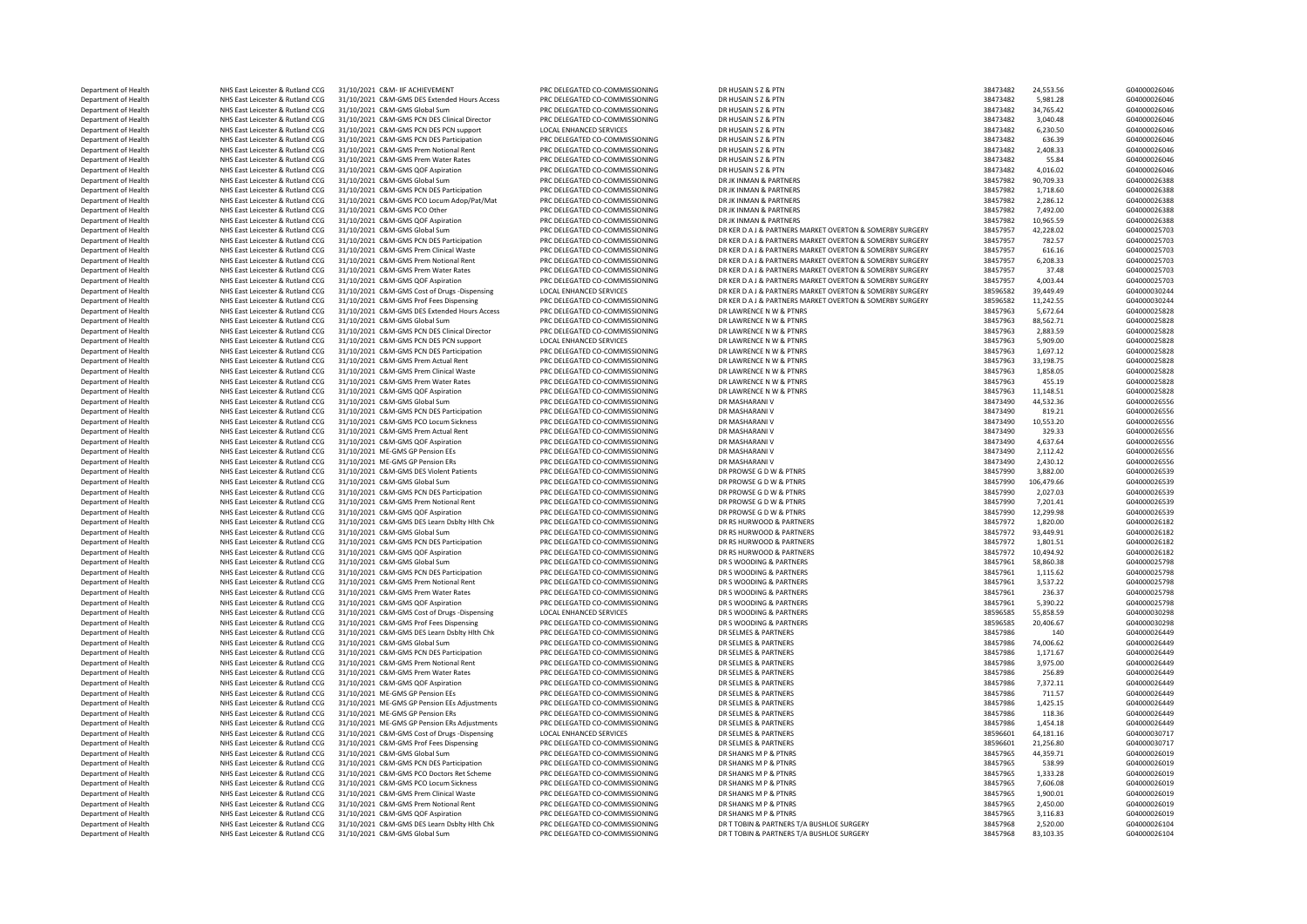Department of Health NHS East Leicester & Rutland CCG 31/10/2021 C&M-GMS PCM DES Participation PRC DELEGATED CO-COMMISSIONING DR T TOBIN & PARTNERS T/A BUSHLOE SURGERY 38457968 1,587.54 G04000026104<br>Department of Health NH 31/10/2021 C&M-GMS DES Extended Hours Access Department of Health NHS East Leicester & Rutland CCG 31/10/2021 Hcare Srv Rec NHS Trust MENTAL HEALTH CONTRACTS LEICESTERSHIRE PARTNERSHIP NHS TRUST 3841126 6,651,013.38 6651,013.38 6651,013.38 678467013 RTS 2016 2016 201

Department of Health NHS East Leicester & Rutland CCG 31/10/2021 C&M-GMS Prem Water Rates PRC DELEGATED CO-COMMISSIONING DR T TOBIN & PARTNERS T/A BUSHLOE SURGERY 38457968 1,825.65 G04000026104 Department of Health NHS East Leicester & Rutland CCG 31/10/2021 C&M-GMS QOF Achievement PRC DELEGATED CO-COMMISSIONING DR T TOBIN & PARTNERS T/A BUSHLOE SURGERY 38457968 62,196.28 634000026104 **Department of Health MHS East Leicester & Rutland CCG 31/10/2021 C&M-GMS QDF Aspiration** PRC DELEGATED CO-COMMISSIONING DR TTOBIN & PARTNERS T/A BUSHLOE SURGERY 38457968 12,570.14 G04000026104<br> **Department of Health MH** Department of Health NHS East Leicester & Rutland CCG 31/10/2021 C&M-GMS Global Sum PRC DELEGATED CO-COMMISSIONING DR WATSON H J & PARTNERS 38457951 54,359.88 G04000025655 Department of Health NHS East Leicester & Rutland CCG 31/10/2021 C&M-GMS PCN DES Participation PRC DELEGATED CO-COMMISSIONING DR WATSON H J& PARTNERS 38457951 3,029.60 38457951 1,029.60 G04000025655 Department of Health NHS East Leicester & Rutland CCG 31/10/2021 C&M-GMS Prem Notional Rent PRC DELEGATED CO-COMMISSIONING DR WATSON H J & PARTNERS 38457951 4,141.67 604000025655 Department of Health NHS East Leicester & Rutland CCG 31/10/2021 C&M-GMS QOF Aspiration PRC DELEGATED CO-COMMISSIONING DR WATSON H J & PARTNERS 38457951 6,542.70 604000025655 Department of Health NHS East Leicester & Rutland CCG 31/10/2021 Hcare Srv Rec NHS Trust AMBULANCE SERVICES EAST MIDLANDS AMBULANCE SERVICE NHS TRUST 38411117 991,230.98 RX903WOCT21 Department of Health NHS East Leicester & Rutland CCG 31/10/2021 Clinical&Medical-Independent Sector ACUTE COMMISSIONING FITZWILLIAM HOSPITAL STATE SECTOR 38445010 70,589.67 OCT21FW03WSC01 Department of Health NHS East Leicester & Rutland CCG 31/10/2021 C&M-GMS DES Learn Dsblty Hlth Chk PRC DELEGATED CO-COMMISSIONING FOREST HOUSE MEDICAL CENTRE 38460005 38460005 420 G04000025499 Department of Health NHS East Leicester & Rutland CCG 31/10/2021 C&M-GMS Global Sum PRC DELEGATED CO-COMMISSIONING FOREST HOUSE MEDICAL CENTRE 38460005 38460005 106,653.69 G04000025499 Department of Health NHS East Leicester & Rutland CCG 31/10/2021 C&M-GMS PCN DES Participation PRC DELEGATED CO-COMMISSIONING FOREST HOUSE MEDICAL CENTRE 38460005 3,015.17 38460005 2,015.17 G04000025499 Department of Health NHS East Leicester & Rutland CCG 31/10/2021 C&M-GMS Prem Actual Rent PRC DELEGATED CO-COMMISSIONING FOREST HOUSE MEDICAL CENTRE 38460005 38460005 150 604000025499 Department of Health NHS East Leicester & Rutland CCG 31/10/2021 C&M-GMS Prem Notional Rent PRC DELEGATED CO-COMMISSIONING FOREST HOUSE MEDICAL CENTRE 38460005 38460005 4,416.67 G04000025499 Department of Health NHS East Leicester & Rutland CCG 31/10/2021 C&M-GMS QOF Aspiration PRC DELEGATED CO-COMMISSIONING FOREST HOUSE MEDICAL CENTRE 38460005 38460005 12,921.20 G04000025499 Department of Health NHS East Leicester & Rutland CCG 31/10/2021 Hcare Srv Rec NHS Trust ACUTE COMMISSIONING GEORGE ELIOT HOSPITAL NHS TRUST STATES 38411122 51,272.54 GB 654922420 RLT03WOCT21 Department of Health NHS East Leicester & Rutland CCG 31/10/2021 C&M-GMS Global Sum PRC DELEGATED CO-COMMISSIONING GLENFIELD SURGERY (THE) 38457949 105,266.13 G04000025545 Department of Health NHS East Leicester & Rutland CCG 31/10/2021 C&M-GMS PCN DES Participation PRC DELEGATED CO-COMMISSIONING GLENFIELD SURGERY (THE) 38457949 1,983.20 504000025545 Department of Health NHS East Leicester & Rutland CCG 31/10/2021 C&M-GMS PCO Recruitmt & Retn PRC DELEGATED CO-COMMISSIONING GLENFIELD SURGERY (THE) 38457949 8,152.17 604000025545 Department of Health NHS East Leicester & Rutland CCG 31/10/2021 C&M-GMS Prem Notional Rent PRC DELEGATED CO-COMMISSIONING GLENFIELD SURGERY (THE) 38457949 8,321.83 604000025545 G04000025545 Department of Health NHS East Leicester & Rutland CCG 31/10/2021 C&M-GMS QOF Aspiration PRC DELEGATED CO-COMMISSIONING GLENFIELD SURGERY (THE) 38457949 11,741.18 38457949 11,741.18 G04000025545 Department of Health NHS East Leicester & Rutland CCG 31/10/2021 ME-GMS GP Pension EEs PRC DELEGATED CO-COMMISSIONING GLENFIELD SURGERY (THE) 38457949 1,650.25 604000025545 Department of Health NHS East Leicester & Rutland CCG 31/10/2021 ME-GMS GP Pension ERs PRC DELEGATED CO-COMMISSIONING GLENFIELD SURGERY (THE) 38457949 38457949 2,551.69 G04000025545 Department of Health NHS East Leicester & Rutland CCG 31/10/2021 Apprenticeship Levy Payable BALANCE SHEET HMRC 3844200 38442499 585 654457614 120PY005699782206 Department of Health NHS East Leicester & Rutland CCG 31/10/2021 Income tax <1Yr BALANCE SHEET HMRC 38442499 52,559.69 654457614 120PY005699782206 Department of Health NHS East Leicester & Rutland CCG 31/10/2021 Income tax <1Yr-Student Loans BALANCE SHEET HMRC 38442499 1,673.00 654457614 120PY005699782206 Department of Health NHS East Leicester & Rutland CCG 31/10/2021 National Insurance < 1 yr-NI- ERS BALANCE SHEET HMRC 38442499 41,064.57 654457614 120PY005699782206 Department of Health NHS East Leicester & Rutland CCG 31/10/2021 National Insurance < 1 yr-NI-EES BALANCE SHEET HMRC 3844200 38442499 29,263.61 654457614 120PY005699782206 Department of Health NHS East Leicester & Rutland CCG 31/10/2021 C&M-GMS DES Learn Dsblty Hlth Chk PRC DELEGATED CO-COMMISSIONING HUSBANDS BOSWORTH SURGERY SALL SALLS ASS7980 840 G04000026382 Department of Health NHS East Leicester & Rutland CCG 31/10/2021 C&M-GMS Global Sum PRC DELEGATED CO-COMMISSIONING HUSBANDS BOSWORTH SURGERY 33457980 37,081.71 38457980 37,081.71 G04000026382 Department of Health NHS East Leicester & Rutland CCG 31/10/2021 C&M-GMS PCN DES Participation PRC DELEGATED CO-COMMISSIONING HUSBANDS BOSWORTH SURGERY 38457980 559.91 58457980 659.91 604000026382 Department of Health NHS East Leicester & Rutland CCG 31/10/2021 C&M-GMS Prem Actual Rent PRC DELEGATED CO-COMMISSIONING HUSBANDS BOSWORTH SURGERY 38457980 38457980 154 G04000026382 Department of Health NHS East Leicester & Rutland CCG 31/10/2021 C&M-GMS Prem Notional Rent PRC DELEGATED CO-COMMISSIONING HUSBANDS BOSWORTH SURGERY 30371.97 38457980 3,371.47 G04000026382 Department of Health NHS East Leicester & Rutland CCG 31/10/2021 C&M-GMS QOF Aspiration PRC DELEGATED CO-COMMISSIONING HUSBANDS BOSWORTH SURGERY 38457980 3,639.19 G04000026382 Department of Health NHS East Leicester & Rutland CCG 31/10/2021 C&M-GMS Cost of Drugs -Dispensing LOCAL ENHANCED SERVICES HUSBANDS BOSWORTH SURGERY SERVICES 38596596 45,666.36 604000030637 Department of Health NHS East Leicester & Rutland CCG 31/10/2021 C&M-GMS Prof Fees Dispensing PRC DELEGATED CO-COMMISSIONING HUSBANDS BOSWORTH SURGERY THIS PROTOT AND 1859596 16,168.76 604000030637 654926604 RUGERY (GO4000 Department of Health NHS East Leicester & Rutland CCG 31/10/2021 Hcare Srv Rec Fdtn Trust-Contract Cost per Case ACUTE COMMISSIONING KETTERING GENERAL HOSPITAL NHS FOUNDATION TRUST 38411143 1,084,291.37 654926604 RNQ03WOCT Department of Health NHS East Leicester & Rutland CCG 31/10/2021 C&M-GMS Global Sum PRC DELEGATED CO-COMMISSIONING LATHAM HOUSE MEDICAL PRACTICE 38460007 365,610.21 38460007 265,610.21 G04000025816 Department of Health NHS East Leicester & Rutland CCG 31/10/2021 C&M-GMS PCN DES Clinical Director PRC DELEGATED CO-COMMISSIONING LATHAM HOUSE MEDICAL PRACTICE 38460007 4,359.91 38460007 4,359.91 G04000025816 Department of Health NHS East Leicester & Rutland CCG 31/10/2021 C&M-GMS PCN DES PCN support LOCAL ENHANCED SERVICES LATHAM HOUSE MEDICAL PRACTICE LATHAM HOUSE MEDICAL PRACTICE 38460007 8,934.25 G04000025816 Department of Health NHS East Leicester & Rutland CCG 31/10/2021 C&M-GMS PCN DES Participation PRC DELEGATED CO-COMMISSIONING LATHAM HOUSE MEDICAL PRACTICE COMPOSSIONING 38460007 5,065.47 G04000025816 Department of Health NHS East Leicester & Rutland CCG 31/10/2021 C&M-GMS PCO Doctors Ret Scheme PRC DELEGATED CO-COMMISSIONING LATHAM HOUSE MEDICAL PRACTICE 38460007 3,333.28 38460007 1,333.28 G04000025816 Department of Health NHS East Leicester & Rutland CCG 31/10/2021 C&M-GMS PCO Recruitmt & Retn PRC DELEGATED CO-COMMISSIONING LATHAM HOUSE MEDICAL PRACTICE 2010 201000225816 8,902.17 604000025816 Department of Health NHS East Leicester & Rutland CCG 31/10/2021 C&M-GMS Prem Clinical Waste PRC DELEGATED CO-COMMISSIONING LATHAM HOUSE MEDICAL PRACTICE SAMELICAL ARRACTICE 38460007 14,314.50 G04000025816 Department of Health NHS East Leicester & Rutland CCG 31/10/2021 C&M-GMS Prem Notional Rent PRC DELEGATED CO-COMMISSIONING LATHAM HOUSE MEDICAL PRACTICE 31 38460007 22,330.42 G04000025816 Department of Health NHS East Leicester & Rutland CCG 31/10/2021 C&M-GMS QOF Aspiration PRC DELEGATED CO-COMMISSIONING LATHAM HOUSE MEDICAL PRACTICE 38460007 30,412.64 38460007 30,412.64 G04000025816 Department of Health NHS East Leicester & Rutland CCG 31/10/2021 C&M-GMS GP Statutory Levy PRC DELEGATED CO-COMMISSIONING LATHAM HOUSE MEDICAL PRACTICE 38460008 -1,253.84 G04000025818 Department of Health NHS East Leicester & Rutland CCG 31/10/2021 C&M-GMS Voluntary Levy PRC DELEGATED CO-COMMISSIONING LATHAM HOUSE MEDICAL PRACTICE 38460008 -179.12 G04000025818 Department of Health NHS East Leicester & Rutland CCG 31/10/2021 ME-GMS GP Pension EEs PRC DELEGATED CO-COMMISSIONING LATHAM HOUSE MEDICAL PRACTICE 38460008 -21,801.87 G04000025818 Department of Health NHS East Leicester & Rutland CCG 31/10/2021 ME-GMS GP Pension ERs PRC DELEGATED CO-COMMISSIONING LATHAM HOUSE MEDICAL PRACTICE 23 ABSOUND 38460008 -23,048.51 G04000025818 Department of Health NHS East Leicester & Rutland CCG 31/10/2021 C&M-GMS LES Equitable Funding LOCAL ENHANCED SERVICES LATHAM HOUSE MEDICAL PRACTICE LATHAM HOUSE MEDICAL PRACTICE 38475638 48,738.76 03WM7FFM-10 Department of Health NHS East Leicester & Rutland CCG 31/10/2021 Cont Care-Learning Disab(<65) CHC ADULT FULLY FUNDED LEICESTERSHIRE COUNTY COUNCIL 38573943 870,287.00 115337102 100064144 Department of Health NHS East Leicester & Rutland CCG 31/10/2021 Clinical&Medical-Othe Public Sector MENTAL HEALTH CONTRACTS LEICESTERSHIRE COUNTY COUNCIL SAGED 38619593 82,986.00 115337102 100061902 Department of Health NHS East Leicester & Rutland CCG 31/10/2021 Cont Care- Adult 100% Fully Funded CHC ADULT FULLY FUNDED LEICESTERSHIRE COUNTY COUNCIL SERVERS AND 38619634 30,058.61 115337102 100061638<br>Department of Heal Department of Health NHS East Leicester & Rutland CCG 31/10/2021 C&M-GMS IT Comm Servs -GP Practices PRIMARY CARE IT LEICESTERSHIRE PARTNERSHIP NHS TRUST 38462038 43,781.86 654969872 50753 Department of Health NHS East Leicester & Rutland CCG 31/10/2021 C&M-GMS IT Comm Servs -GP Practices PRIMARY CARE IT LEICESTERSHIRE PARTNERSHIP NHS TRUST 38462040 31,344.27 654969872 50751 Department of Health NHS East Leicester & Rutland CCG 31/10/2021 Clinical&Medical-Independent Sector PLANNED CARE LLR PROVIDER CO LTD LLR PROVIDER CO LTD 38475225 234,007.00 38995 3399 Department of Health NHS East Leicester & Rutland CCG 31/10/2021 Clinical&Medical-Independent Sector ACUTE COMMISSIONING NEW MEDICAL SYSTEMS LTD 3364499 53,997.81 275051903 5135 Department of Health NHS East Leicester & Rutland CCG 31/10/2021 Clinical&Medical-Independent Sector ACUTE COMMISSIONING NEW MEDICAL SYSTEMS LTD 30535480 38585480 62,097.39 275051903 5348 Department of Health NHS East Leicester & Rutland CCG 31/10/2021 Healthcare Srv Rec CCG GP FORWARD VIEW NHS LEICESTER CITY CCG 38445097 53,942.11 654463426 7017001708 Department of Health NHS East Leicester & Rutland CCG 31/10/2021 Healthcare Srv Rec CCG GP FORWARD VIEW NHS LEICESTER CITY CCG 38515875 89,149.29 554463426 7017001709 Department of Health NHS East Leicester & Rutland CCG 31/10/2021 Hcare Srv Rec NHS CCG-Non Contract URGENT CARE NHS LEICESTER CITY CCG NON-SEC URGENT CARE NHS LEICESTER CITY CCG NOT DEVICES A SESSES 27,150.00 654463426 701 Department of Health NHS East Leicester & Rutland CCG 31/10/2021 Clinical&Medical-Clinical Other GP FORWARD VIEW NHS MIDLANDS AND LANCASHIRE CSU 3835367 101,920.00 GB 654442045 7312321388 Department of Health NHS East Leicester & Rutland CCG 31/10/2021 Charges from CSU CONTINUING HEALTHCARE ASSESSMENT & SUPPORT NHS MIDLANDS AND LANCASHIRE CSU 38444929 75,485.28 GB 654442045 7312321493 Department of Health NHS East Leicester & Rutland CCG 31/10/2021 Charges from CSU CORPORATE COSTS & SERVICES NHS MIDLANDS AND LANCASHIRE CSU 38444929 65,618.54 GB 654442045 7312321493 Department of Health NHS East Leicester & Rutland CCG 31/10/2021 Charges from CSU QUALITY PREMIUM PROGRAMME NHS MIDLANDS AND LANCASHIRE CSU 38444929 13,540.85 GB 654442045 7312321493 Department of Health NHS East Leicester & Rutland CCG 31/10/2021 Healthcare Srv Rec CCG PRIMARY CARE IT NHS WEST LEICESTERSHIRE CCG 38444968 491,598.20 7018301630 Department of Health NHS East Leicester & Rutland CCG 31/10/2021 Healthcare Srv Rec CCG GP FORWARD VIEW NHS WEST LEICESTERSHIRE CCG 38445105 88,637.00 7018301631 Department of Health NHS East Leicester & Rutland CCG 31/10/2021 Healthcare Srv Rec CCG GP FORWARD VIEW NHS WEST LEICESTERSHIRE CCG 38445111 63,975.00 7018301632 Department of Health NHS East Leicester & Rutland CCG 31/10/2021 Healthcare Srv Rec CCG GP FORWARD VIEW NHS WEST LEICESTERSHIRE CCG 38445113 200,000.00 38445113 200,000.00 7018301633 Department of Health NHS East Leicester & Rutland CCG 31/10/2021 Healthcare Srv Rec CCG GP FORWARD VIEW NHS WEST LEICESTERSHIRE CCG 38445113 700,000.00 7018301633 Department of Health NHS East Leicester & Rutland CCG 31/10/2021 Hcare Srv Rec NHS CCG-Non Contract URGENT CARE NHS WEST LEICESTERSHIRE CCG 38674091 223,110.00 7018301638